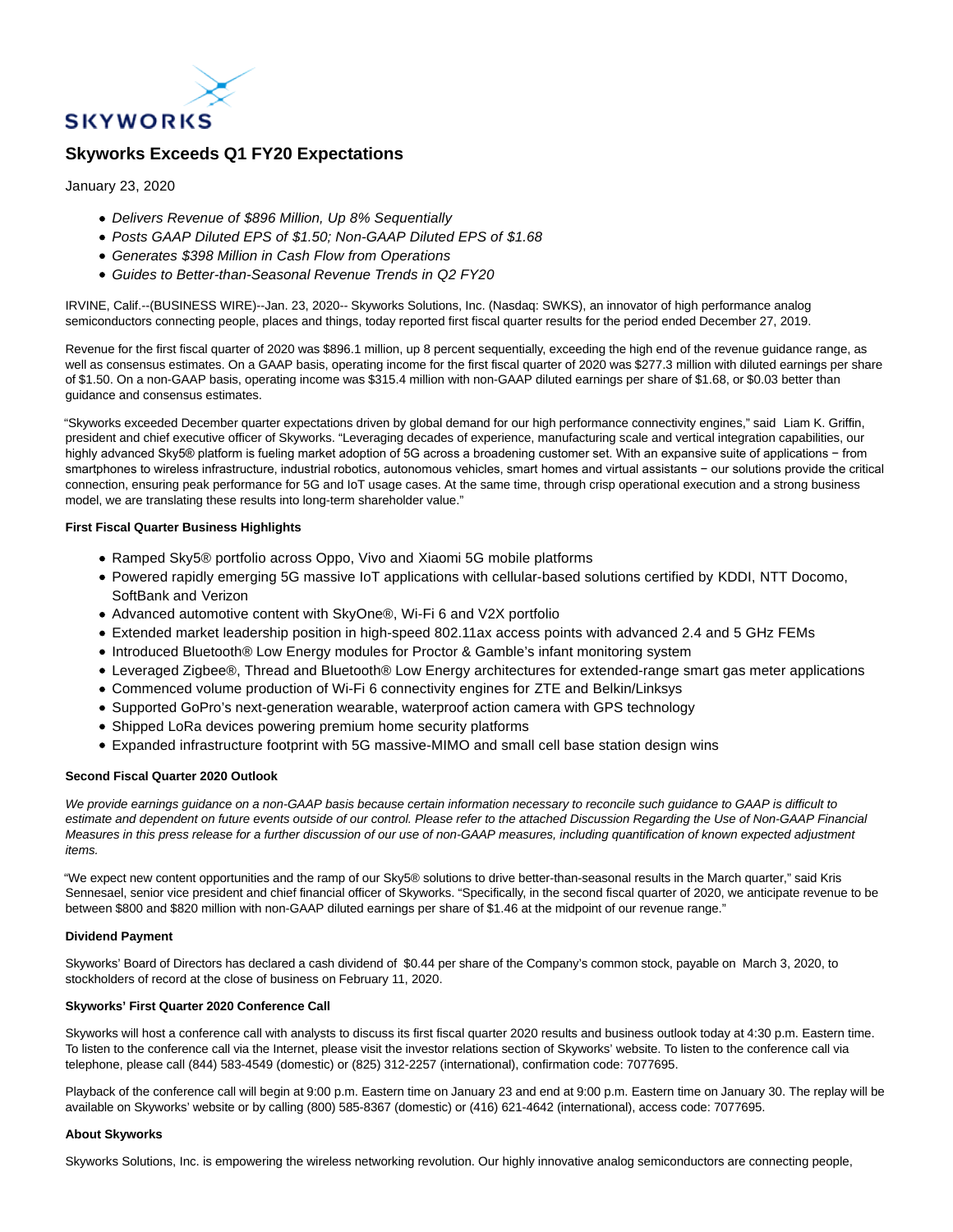places and things spanning a number of new and previously unimagined applications within the aerospace, automotive, broadband, cellular infrastructure, connected home, industrial, medical, military, smartphone, tablet and wearable markets.

Skyworks is a global company with engineering, marketing, operations, sales and support facilities located throughout Asia, Europe and North America and is a member of the S&P 500<sup>®</sup> and Nasdaq-100<sup>®</sup> market indices (Nasdaq: SWKS). For more information, please visit Skyworks' website at: [www.skyworksinc.com.](https://cts.businesswire.com/ct/CT?id=smartlink&url=http%3A%2F%2Fwww.skyworksinc.com&esheet=52163249&newsitemid=20200123005782&lan=en-US&anchor=www.skyworksinc.com&index=1&md5=78f6b54fdc30b6287ba29dbd25ad8f08)

#### **Safe Harbor Statement**

This news release includes "forward-looking statements" intended to qualify for the safe harbor from liability established by the Private Securities Litigation Reform Act of 1995. These forward-looking statements include without limitation information relating to future results and expectations of Skyworks (e.g., certain projections and business trends, as well as plans for dividend payments and share repurchases). Forward-looking statements can often be identified by words such as "anticipates," "expects," "forecasts," "intends," "believes," "plans," "may," "will," or "continue," and similar expressions and variations or negatives of these words. All such statements are subject to certain risks, uncertainties and other important factors that could cause actual results to differ materially and adversely from those projected, and may affect our future operating results, financial position and cash flows.

These risks, uncertainties and other important factors include, but are not limited to: the susceptibility of the semiconductor industry and the markets addressed by our, and our customers', products to economic downturns; our reliance on several key customers for a large percentage of our sales; the risks of doing business internationally, including increased import/export restrictions and controls (e.g., the effect of the U.S. Bureau of Industry and Security of the U.S. Department of Commerce placing Huawei Technologies Co., Ltd. and certain of its affiliates on the Bureau's Entity List), imposition of trade protection measures (e.g., tariffs or taxes), security and health risks, possible disruptions in transportation networks, fluctuations in foreign currency exchange rates, and other economic, social, military and geo-political conditions in the countries in which we, our customers or our suppliers operate; the volatility of our stock price; declining selling prices, decreased gross margins, and loss of market share as a result of increased competition; our ability to obtain design wins from customers; delays in the standardization or commercial deployment of 5G technologies; changes in laws, regulations and/or policies that could adversely affect our operations and financial results, the economy and our customers' demand for our products, or the financial markets and our ability to raise capital; fluctuations in our manufacturing yields due to our complex and specialized manufacturing processes; our ability to develop, manufacture and market innovative products, avoid product obsolescence, reduce costs in a timely manner, transition our products to smaller geometry process technologies, and achieve higher levels of design integration; the quality of our products and any defect remediation costs; our products' ability to perform under stringent operating conditions; the availability and pricing of third-party semiconductor foundry, assembly and test capacity, raw materials and supplier components; our ability to retain, recruit and hire key executives, technical personnel and other employees in the positions and numbers, with the experience and capabilities, and at the compensation levels needed to implement our business and product plans; the timing, rescheduling or cancellation of significant customer orders and our ability, as well as the ability of our customers, to manage inventory; our ability to prevent theft of our intellectual property, disclosure of confidential information, or breaches of our information technology systems; uncertainties of litigation, including potential disputes over intellectual property infringement and rights, as well as payments related to the licensing and/or sale of such rights; our ability to continue to grow and maintain an intellectual property portfolio and obtain needed licenses from third parties; our ability to make certain investments and acquisitions, integrate companies we acquire, and/or enter into strategic alliances; and other risks and uncertainties, including, but not limited to, those detailed from time to time in our filings with the Securities and Exchange Commission.

The forward-looking statements contained in this news release are made only as of the date hereof, and we undertake no obligation to update or revise the forward-looking statements, whether as a result of new information, future events or otherwise.

Note to Editors: Skyworks and the Skyworks symbol are trademarks or registered trademarks of Skyworks Solutions, Inc. or its subsidiaries in the United States and other countries. Third-party brands and names are for identification purposes only and are the property of their respective owners.

### **SKYWORKS SOLUTIONS, INC.**

### **UNAUDITED CONSOLIDATED STATEMENTS OF OPERATIONS**

|                                         | <b>Three Months Ended</b> |                                   |  |
|-----------------------------------------|---------------------------|-----------------------------------|--|
| (in millions, except per share amounts) | 2019                      | December 27, December 28,<br>2018 |  |
| Net revenue                             | \$.<br>896.1              | \$972.0                           |  |
| Cost of goods sold                      | 451.8                     | 486.9                             |  |
| Gross profit                            | 444.3                     | 485.1                             |  |
| Operating expenses:                     |                           |                                   |  |
| Research and development                | 107.7                     | 109.2                             |  |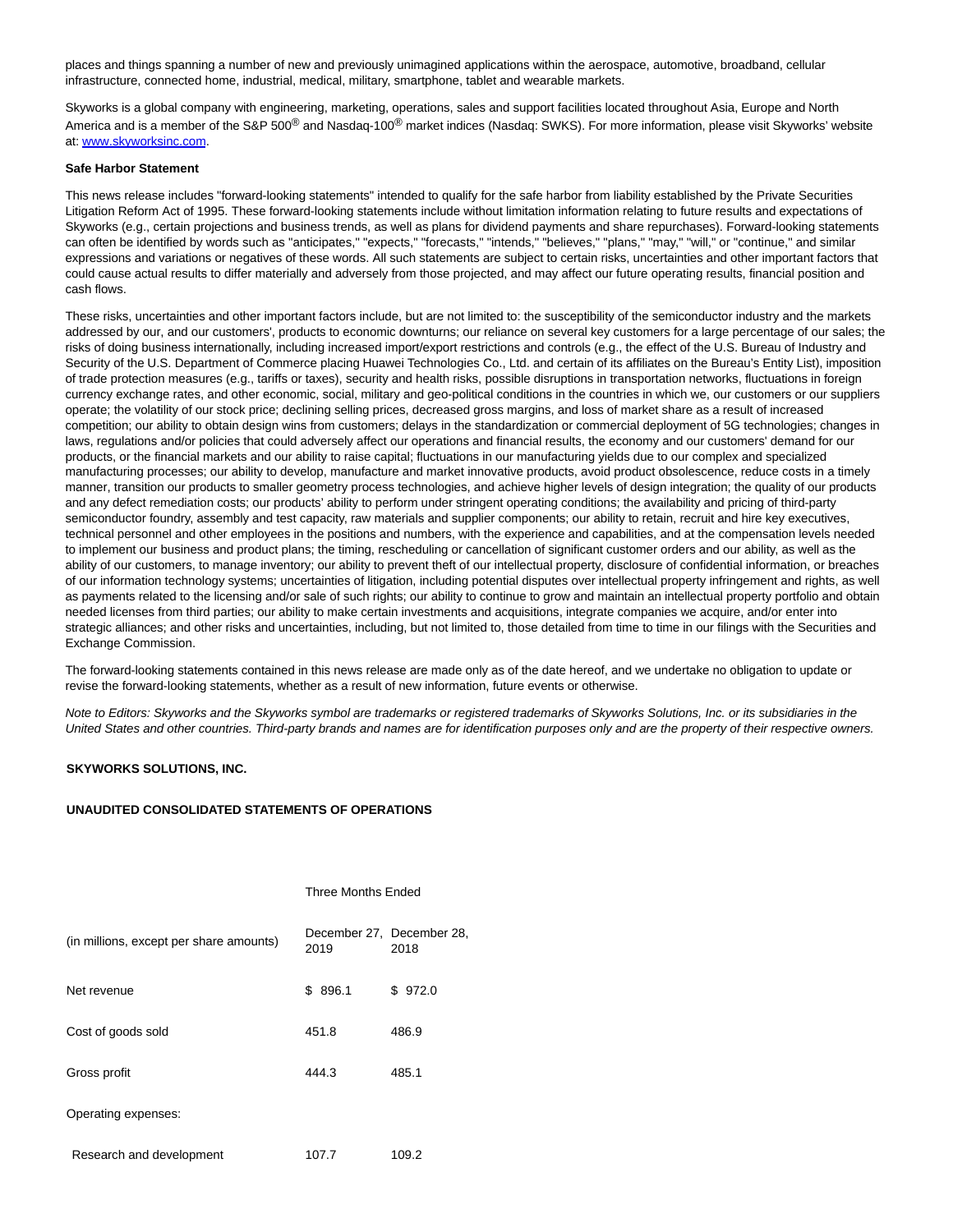| Selling, general and administrative           | 55.4    | 47.8       |
|-----------------------------------------------|---------|------------|
| Amortization of intangibles                   | 3.1     | 7.4        |
| Restructuring and other charges (benefit) 0.8 |         | (0.2)<br>) |
| Total operating expenses                      | 167.0   | 164.2      |
| Operating income                              | 277.3   | 320.9      |
| Other income, net                             | 1.4     | 2.9        |
| Income before income taxes                    | 278.7   | 323.8      |
| Provision for income taxes                    | 21.6    | 38.9       |
| Net income                                    | \$257.1 | \$284.9    |
|                                               |         |            |
| Earnings per share:                           |         |            |
| <b>Basic</b>                                  | \$1.51  | \$1.61     |
| <b>Diluted</b>                                | \$1.50  | \$1.60     |
| Weighted average shares:                      |         |            |
| <b>Basic</b>                                  | 170.2   | 176.6      |
| <b>Diluted</b>                                | 171.6   | 177.7      |
|                                               |         |            |

# **SKYWORKS SOLUTIONS, INC.**

## **UNAUDITED RECONCILIATIONS OF NON-GAAP FINANCIAL MEASURES**

|                                                      | <b>Three Months Ended</b> |                                   |
|------------------------------------------------------|---------------------------|-----------------------------------|
| (in millions)                                        | 2019                      | December 27, December 28,<br>2018 |
| GAAP gross profit                                    | \$444.3                   | \$485.1                           |
| Share-based compensation expense [a]                 | 4.2                       | 3.6                               |
| Acquisition-related expenses                         |                           | 1.9                               |
| Amortization of acquisition-related intangibles      | 5.9                       | 4.7                               |
| Settlements, gains, losses and impairments [b] (5.3) |                           |                                   |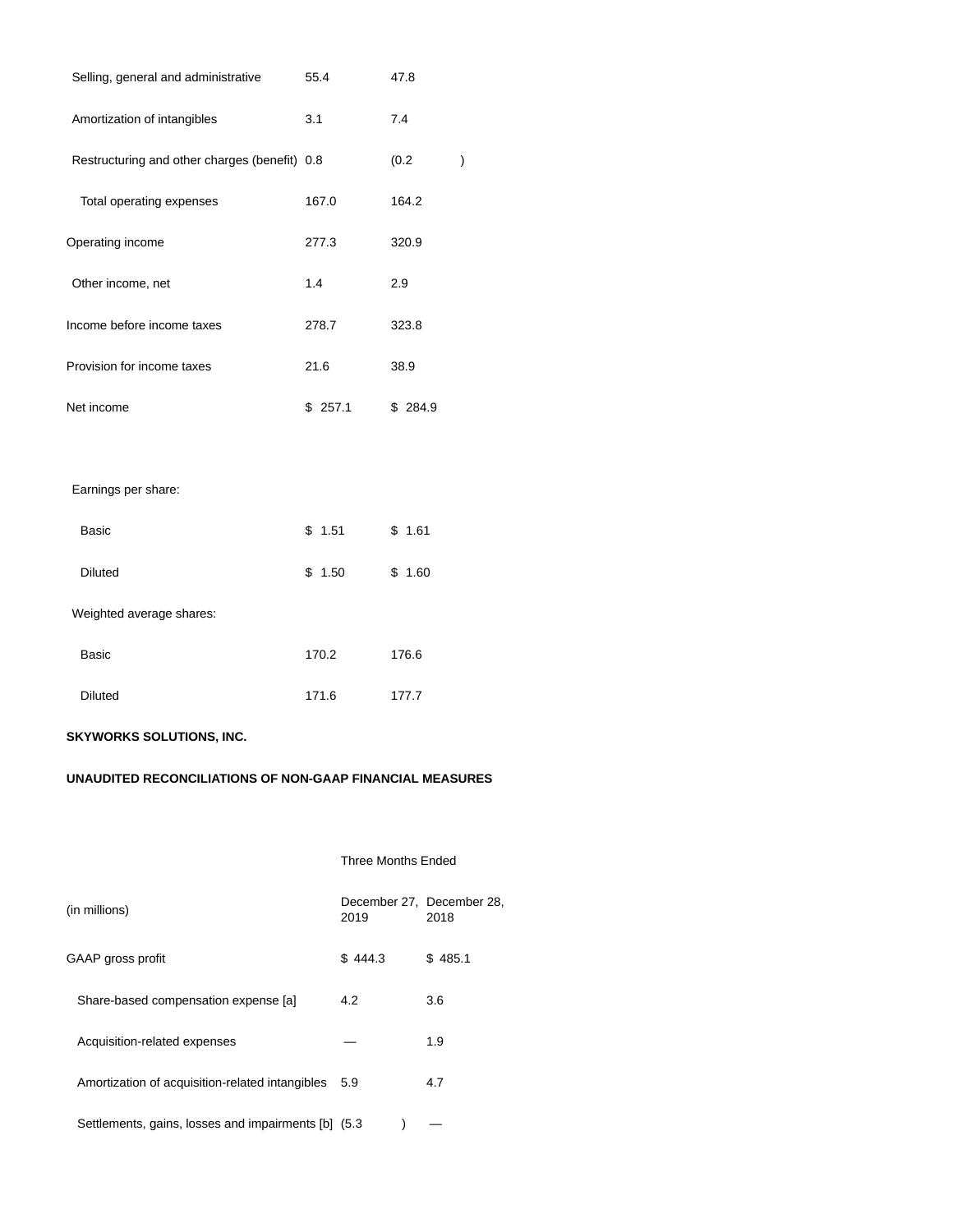| Non-GAAP gross profit   | \$449.1 |   | \$495.3 |   |  |
|-------------------------|---------|---|---------|---|--|
| GAAP gross margin %     | 49.6    | ℅ | 49.9    | % |  |
| Non-GAAP gross margin % | 50.1    | ℅ | 51.0    | % |  |

### Three Months Ended

Three Months Ended

| (in millions)                                        | December 27, December 28,<br>2019 |           | 2018    |      |
|------------------------------------------------------|-----------------------------------|-----------|---------|------|
| GAAP operating income                                | \$277.3                           |           | \$320.9 |      |
| Share-based compensation expense [a]                 | 33.6                              |           | 20.8    |      |
| Acquisition-related expenses                         | 0.2                               |           | 2.1     |      |
| Amortization of acquisition-related intangibles      | 9.1                               |           | 12.0    |      |
| Settlements, gains, losses and impairments [b] (5.6) |                                   | $\lambda$ | 0.7     |      |
| Restructuring and other charges                      | 0.8                               |           |         |      |
| Deferred executive compensation (benefit)            |                                   |           | (0.1)   |      |
| Non-GAAP operating income                            | \$315.4                           |           | \$356.4 |      |
| GAAP operating margin %                              | 30.9                              |           | % 33.0  | %    |
| Non-GAAP operating margin %                          | 35.2                              | %         | 36.7    | $\%$ |

| (in millions)                                        | 2019    | December 27, December 28,<br>2018 |
|------------------------------------------------------|---------|-----------------------------------|
| GAAP net income                                      | \$257.1 | \$284.9                           |
| Share-based compensation expense [a]                 | 33.6    | 20.8                              |
| Acquisition-related expenses                         | 0.2     | 2.1                               |
| Amortization of acquisition-related intangibles      | 9.1     | 12.0                              |
| Settlements, gains, losses and impairments [b] (5.6) |         | 0.7                               |
| Restructuring and other charges                      | 0.8     |                                   |
| Deferred executive compensation (benefit)            |         | (0.1)                             |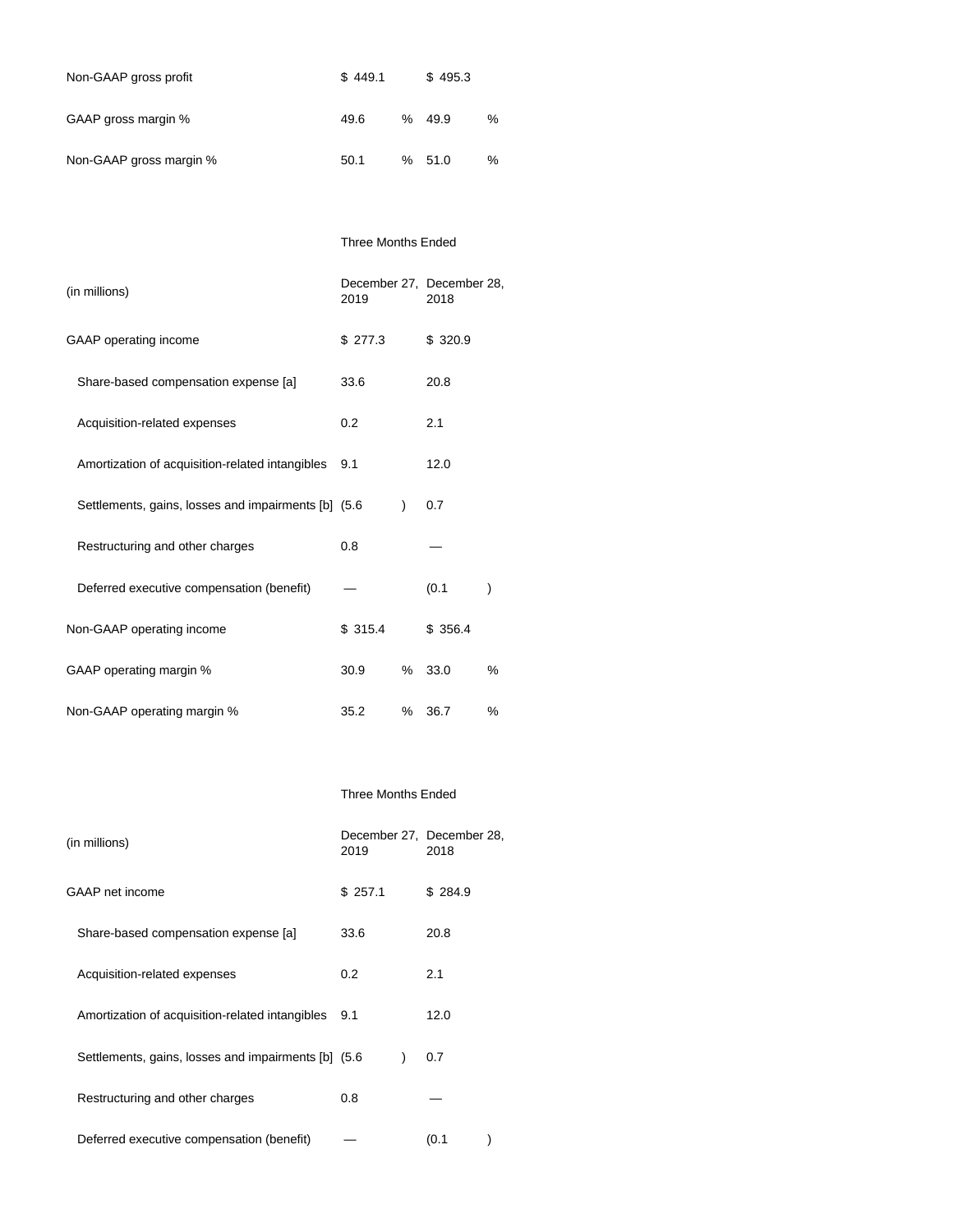| Tax adjustments     | (6.4    | 4.2     |
|---------------------|---------|---------|
| Non-GAAP net income | \$288.8 | \$324.6 |

|                                                      | <b>Three Months Ended</b> |                                   |
|------------------------------------------------------|---------------------------|-----------------------------------|
|                                                      | 2019                      | December 27, December 28,<br>2018 |
| GAAP net income per share, diluted                   | \$1.50                    | \$1.60                            |
| Share-based compensation expense [a]                 | 0.19                      | 0.12                              |
| Acquisition-related expenses                         |                           | 0.01                              |
| Amortization of acquisition-related intangibles      | 0.05                      | 0.07                              |
| Settlements, gains, losses and impairments [b] (0.03 | $\mathcal{E}$             | 0.01                              |
| Restructuring and other charges                      | 0.01                      |                                   |
| Tax adjustments                                      | (0.04)<br>$\lambda$       | 0.02                              |
| Non-GAAP net income per share, diluted               | \$1.68                    | \$1.83                            |

### **SKYWORKS SOLUTIONS, INC.**

## **DISCUSSION REGARDING THE USE OF NON-GAAP FINANCIAL MEASURES**

Our earnings release contains some or all of the following financial measures that have not been calculated in accordance with United States Generally Accepted Accounting Principles ("GAAP"): (i) non-GAAP gross profit and gross margin, (ii) non-GAAP operating income and operating margin, (iii) non-GAAP net income, and (iv) non-GAAP diluted earnings per share. As set forth in the "Unaudited Reconciliations of Non-GAAP Financial Measures" table found above, we derive such non-GAAP financial measures by excluding certain expenses and other items from the respective GAAP financial measure that is most directly comparable to each non-GAAP financial measure. Management uses these non-GAAP financial measures to evaluate our operating performance and compare it against past periods, make operating decisions, forecast for future periods, compare our operating performance against peer companies and determine payments under certain compensation programs. These non-GAAP financial measures provide management with additional means to understand and evaluate the operating results and trends in our ongoing business by eliminating certain non-recurring expenses and other items that management believes might otherwise make comparisons of our ongoing business with prior periods and competitors more difficult, obscure trends in ongoing operations or reduce management's ability to make forecasts.

We provide investors with non-GAAP gross profit and gross margin, non-GAAP operating income and operating margin, non-GAAP net income and non-GAAP diluted earnings per share because we believe it is important for investors to be able to closely monitor and understand changes in our ability to generate income from ongoing business operations. We believe these non-GAAP financial measures give investors an additional method to evaluate historical operating performance and identify trends, an additional means of evaluating period-over-period operating performance and a method to facilitate certain comparisons of our operating results to those of our peer companies. We also believe that providing non-GAAP operating income and operating margin allows investors to assess the extent to which our ongoing operations impact our overall financial performance. We further believe that providing non-GAAP net income and non-GAAP diluted earnings per share allows investors to assess the overall financial performance of our ongoing operations by eliminating the impact of share-based compensation expense, acquisition-related expenses, amortization of acquisition-related intangibles, settlements, gains, losses and impairments, restructuring-related charges, certain deferred executive compensation and certain tax items which may not occur in each period presented and which may represent non-cash items unrelated to our ongoing operations. We believe that disclosing these non-GAAP financial measures contributes to enhanced financial reporting transparency and provides investors with added clarity about complex financial performance measures.

We calculate non-GAAP gross profit by excluding from GAAP gross profit, share-based compensation expense, acquisition-related expenses, amortization of acquisition-related intangibles, settlements, gains, losses and impairments, and restructuring-related charges. We calculate non-GAAP operating income by excluding from GAAP operating income, share-based compensation expense, acquisition-related expenses, amortization of acquisition-related intangibles, settlements, gains, losses and impairments, restructuring-related charges, and certain deferred executive compensation. We calculate non-GAAP net income and diluted earnings per share by excluding from GAAP net income and diluted earnings per share, share-based compensation expense, acquisition-related expenses, amortization of acquisition-related intangibles, settlements, gains, losses and impairments, restructuring-related charges, certain deferred executive compensation, and certain tax items. We exclude the items identified above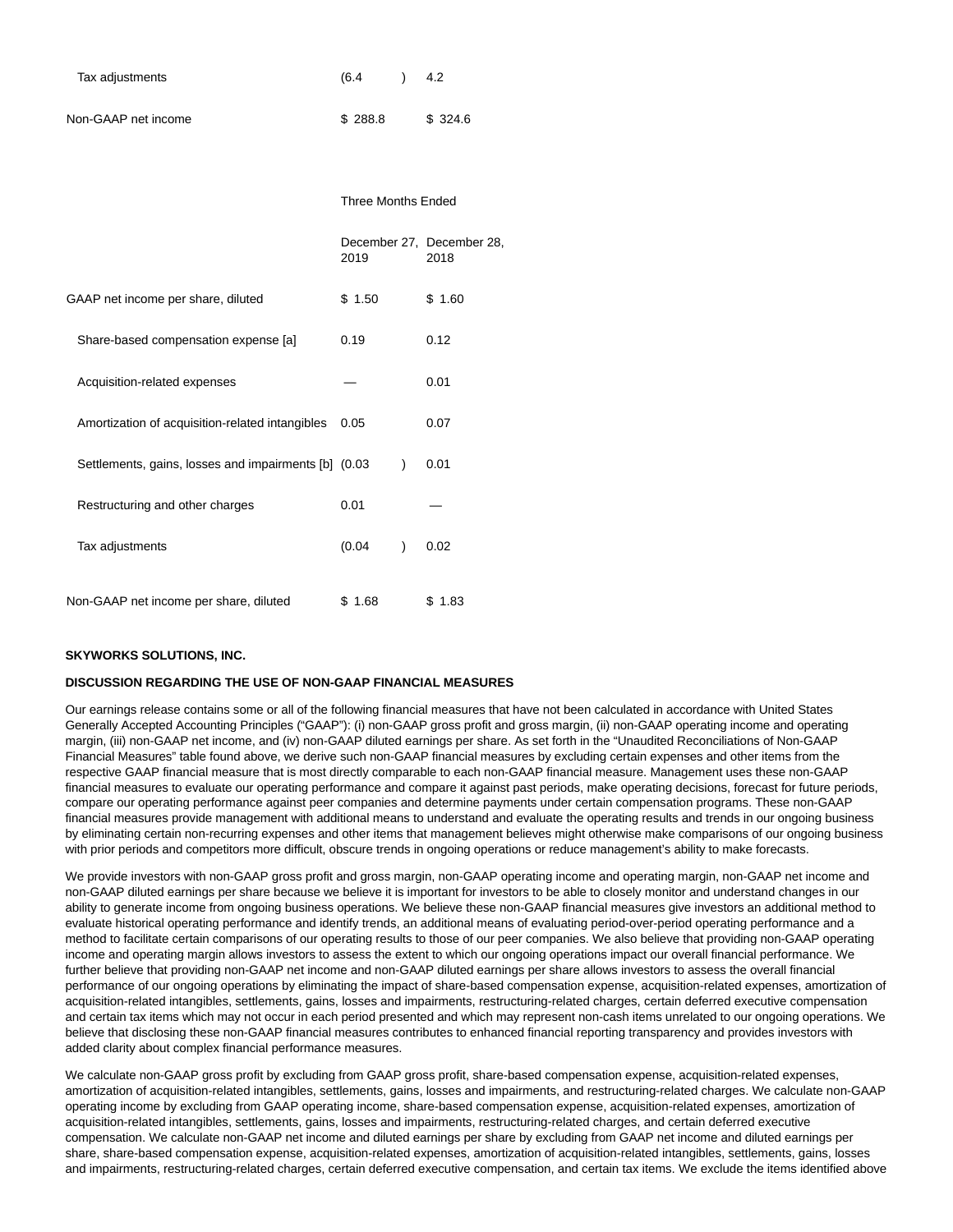from the respective non-GAAP financial measure referenced above for the reasons set forth with respect to each such excluded item below:

Share-Based Compensation - because (1) the total amount of expense is partially outside of our control because it is based on factors such as stock price volatility and interest rates, which may be unrelated to our performance during the period in which the expense is incurred, (2) it is an expense based upon a valuation methodology premised on assumptions that vary over time, and (3) the amount of the expense can vary significantly between companies due to factors that can be outside of the control of such companies.

Acquisition-Related Expenses - including such items as, when applicable, amortization of acquired intangible assets, fair value adjustments to contingent consideration, fair value charges incurred upon the sale of acquired inventory, and acquisition-related expenses because they are not considered by management in making operating decisions and we believe that such expenses do not have a direct correlation to our future business operations and thereby including such charges does not necessarily reflect the performance of our ongoing operations for the period in which such charges or reversals are incurred.

Restructuring-Related Charges - because these charges have no direct correlation to our future business operations and including such charges or reversals does not necessarily reflect the performance of our ongoing operations for the period in which such charges or reversals are incurred.

Settlements, Gains, Losses and Impairments - because such settlements, gains, losses and impairments (1) are not considered by management in making operating decisions, (2) are infrequent in nature, (3) are generally not directly controlled by management, (4) do not necessarily reflect the performance of our ongoing operations for the period in which such charges are recognized and/or (5) can vary significantly in amount between companies and make comparisons less reliable.

Deferred Executive Compensation - including charges related to any contingent obligation pursuant to an executive severance agreement, because that expense has no direct correlation with our recurring business operations and including such expenses or reversals does not accurately reflect the compensation expense for the period in which incurred.

Certain Income Tax Items - including certain deferred tax charges and benefits that do not result in a current tax payment or tax refund and other adjustments, including but not limited to, items unrelated to the current fiscal year or that are not indicative of our ongoing business operations.

The non-GAAP financial measures presented in the table above should not be considered in isolation and are not an alternative for the respective GAAP financial measure that is most directly comparable to each such non-GAAP financial measure. Investors are cautioned against placing undue reliance on these non-GAAP financial measures and are urged to review and consider carefully the adjustments made by management to the most directly comparable GAAP financial measures to arrive at these non-GAAP financial measures. Non-GAAP financial measures may have limited value as analytical tools because they may exclude certain expenses that some investors consider important in evaluating our operating performance or ongoing business performance. Further, non-GAAP financial measures are likely to have limited value for purposes of drawing comparisons between companies as a result of different companies potentially calculating similarly titled non-GAAP financial measures in different ways because non-GAAP measures are not based on any comprehensive set of accounting rules or principles.

Our earnings release contains forward-looking estimates of non-GAAP diluted earnings per share for the second quarter of our 2020 fiscal year ("Q2 2020"). We provide this non-GAAP measure to investors on a prospective basis for the same reasons (set forth above) that we provide it to investors on a historical basis. We are unable to provide a reconciliation of our forward-looking estimate of Q2 2020 GAAP diluted earnings per share to a forward-looking estimate of Q2 2020 non-GAAP diluted earnings per share because certain information needed to make a reasonable forward-looking estimate of GAAP diluted earnings per share for Q2 2020 (other than estimated share-based compensation expense of \$0.15 to \$0.20 per diluted share, estimated amortization of intangibles of \$0.05 to \$0.07 per diluted share and certain tax items of -\$0.05 to \$0.05 per diluted share) is difficult to predict and estimate and is often dependent on future events that may be uncertain or outside of our control. Such events may include unanticipated changes in our GAAP effective tax rate, unanticipated one-time charges related to asset impairments (fixed assets, inventory, intangibles or goodwill), unanticipated acquisition-related expenses, unanticipated settlements, gains, losses and impairments and other unanticipated non-recurring items not reflective of ongoing operations. The probable significance of these unknown items, in the aggregate, is estimated to be in the range of \$0.00 to \$0.08 in quarterly earnings per diluted share on a GAAP basis. Our forward-looking estimates of both GAAP and non-GAAP measures of our financial performance may differ materially from our actual results and should not be relied upon as statements of fact.

[a] December 27, 2019, approximately \$4.2 million, \$14.8 million and \$14.6 million were included in cost of goods sold, research and development These charges represent expense recognized in accordance with ASC 718 - Compensation, Stock Compensation. For the three months ended expense and selling, general and administrative expense, respectively.

For the three months ended December 28, 2018, approximately \$3.6 million, \$12.5 million and \$4.7 million were included in cost of goods sold, research and development expense and selling, general and administrative expense, respectively.

[b] reversal of inventory-related charges that were booked in prior periods as a result of the U.S. Bureau of Industry and Security of the U.S. During the three months ended December 27, 2019, the Company recognized \$5.6 million in non-recurring benefits primarily consisting of a Department of Commerce placing Huawei Technologies Co., Ltd. and certain of its affiliates on the Bureau's Entity List.

### **SKYWORKS SOLUTIONS, INC.**

## **UNAUDITED CONDENSED CONSOLIDATED BALANCE SHEETS**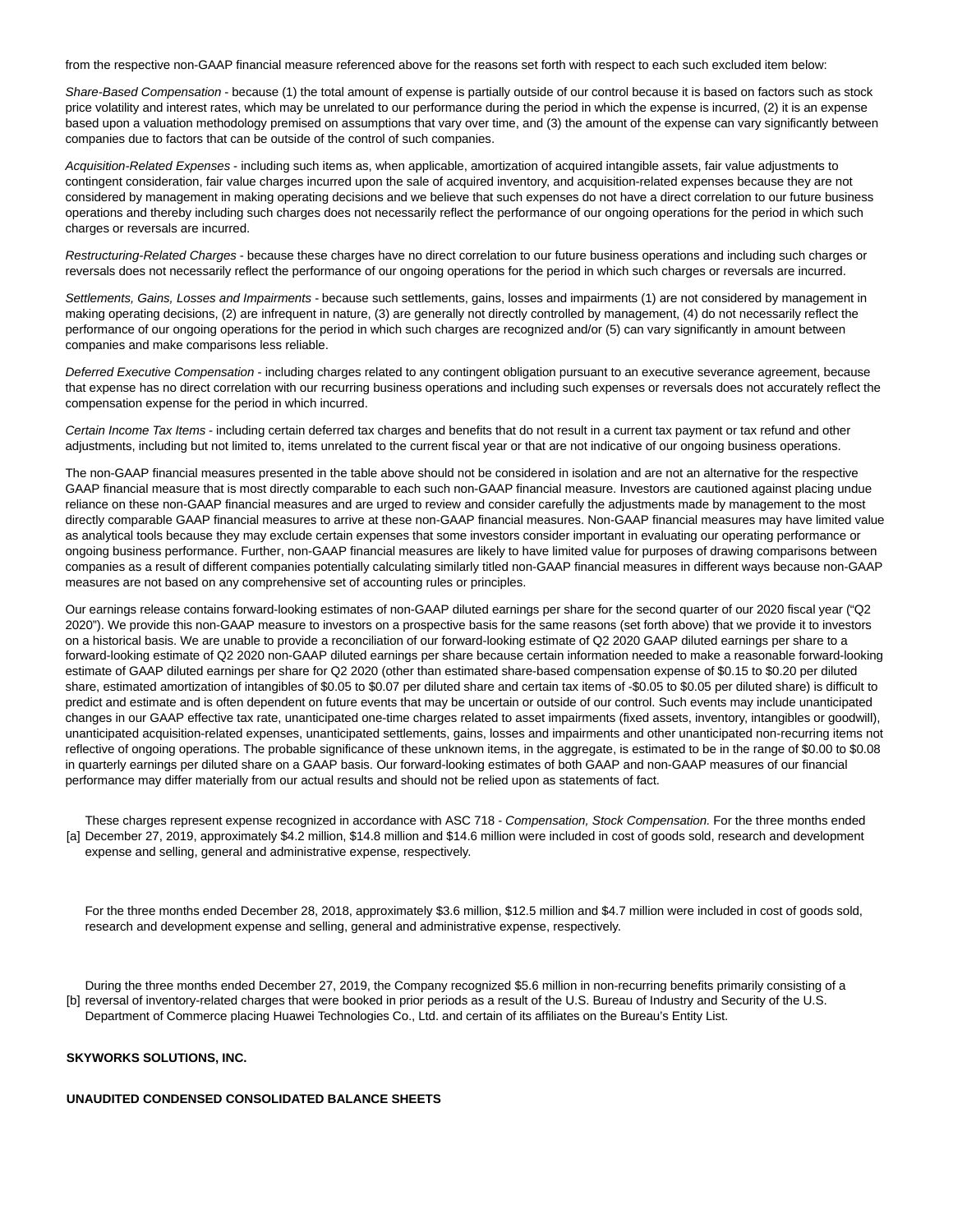| (in millions)                                               | 2019      | December 27, September 27,<br>2019 |                           |                                   |
|-------------------------------------------------------------|-----------|------------------------------------|---------------------------|-----------------------------------|
| <b>Assets</b>                                               |           |                                    |                           |                                   |
| Cash, cash equivalents and marketable securities \$ 1,228.6 |           | \$1,082.2                          |                           |                                   |
| Accounts receivable, net                                    | 426.8     | 465.3                              |                           |                                   |
| Inventory                                                   | 604.4     | 609.7                              |                           |                                   |
| Property, plant and equipment, net                          | 1,190.8   | 1,205.6                            |                           |                                   |
| Goodwill and intangible assets, net                         | 1,286.3   | 1,297.7                            |                           |                                   |
| Other assets                                                | 354.9     | 179.1                              |                           |                                   |
| <b>Total assets</b>                                         | \$5,091.8 | \$4,839.6                          |                           |                                   |
|                                                             |           |                                    |                           |                                   |
| <b>Liabilities and Equity</b>                               |           |                                    |                           |                                   |
| Accounts payable                                            | \$138.5   | \$190.5                            |                           |                                   |
| Accrued and other liabilities                               | 686.0     | 526.8                              |                           |                                   |
| Stockholders' equity                                        | 4,267.3   | 4,122.3                            |                           |                                   |
| Total liabilities and equity                                | \$5,091.8 | \$4,839.6                          |                           |                                   |
| <b>SKYWORKS SOLUTIONS, INC.</b>                             |           |                                    |                           |                                   |
| UNAUDITED CONSOLIDATED STATEMENTS OF CASH FLOWS             |           |                                    |                           |                                   |
|                                                             |           |                                    |                           |                                   |
|                                                             |           |                                    | <b>Three Months Ended</b> |                                   |
| (in millions)                                               |           |                                    | 2019                      | December 27, December 28,<br>2018 |

# **Cash flow from operating activities**

| Net income | $$257.1$ $$284.9$ |
|------------|-------------------|
|            |                   |

Adjustments to reconcile net income to net cash provided by operating activities:

| Share-based compensation                                       | 33.6 | 20.8 |
|----------------------------------------------------------------|------|------|
| Depreciation                                                   | 79.8 | 77.5 |
| Amortization of intangible assets, including inventory step-up | 11.4 | 15.5 |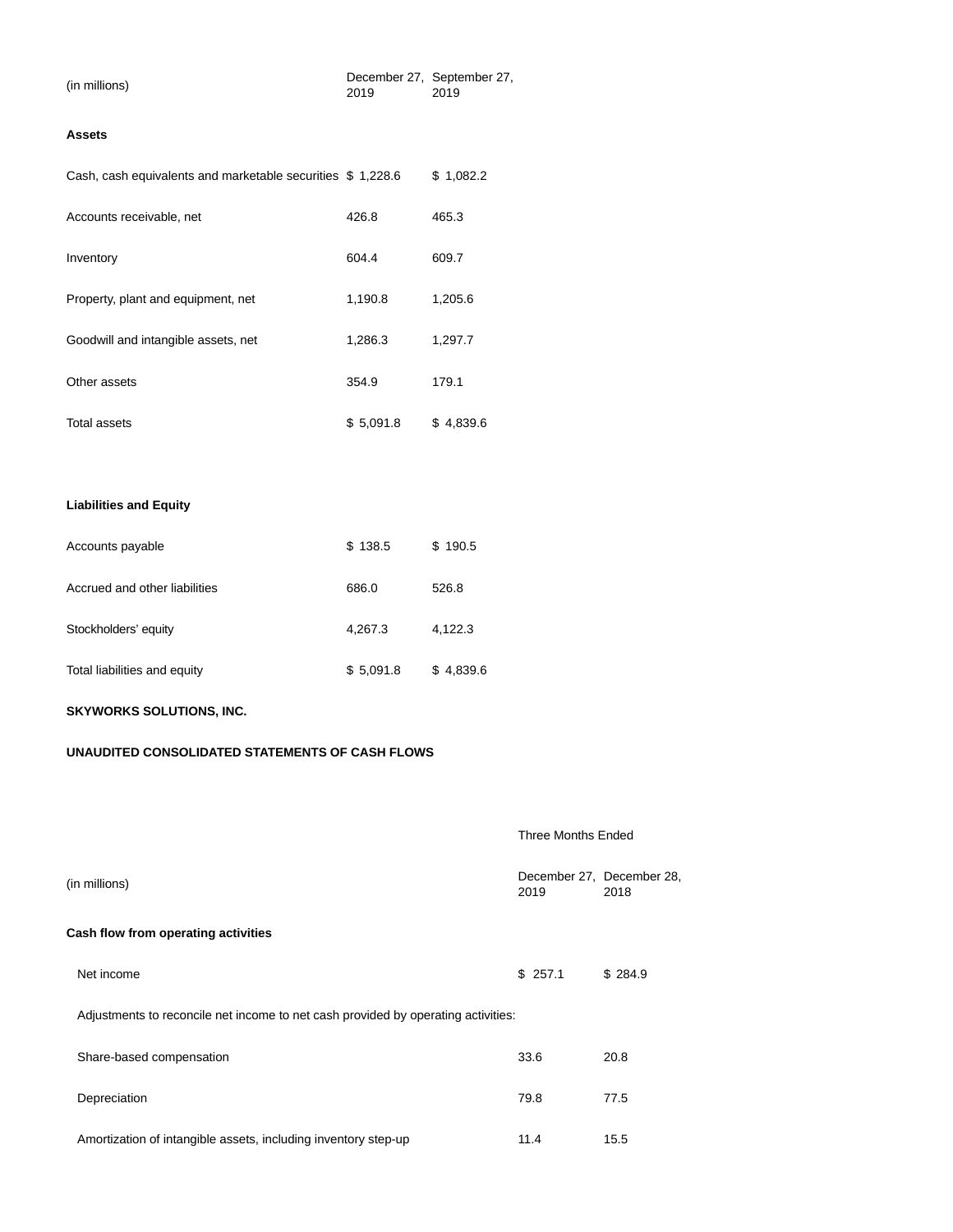| Deferred income taxes                                                  | 0.9     |               | 1.8       |   |
|------------------------------------------------------------------------|---------|---------------|-----------|---|
| Other, net                                                             |         |               | 1.0       |   |
| Changes in operating assets:                                           |         |               |           |   |
| Receivables, net                                                       | 38.5    |               | 131.4     |   |
| Inventory                                                              | 7.9     |               | (5.0)     |   |
| Accounts payable                                                       | (6.7)   |               | (22.2)    |   |
| Other current and long-term assets and liabilities                     | (24.1)  |               | 43.3      |   |
| Net cash provided by operations                                        | 398.4   |               | 549.0     |   |
| Cash flow from investing activities                                    |         |               |           |   |
| Capital expenditures                                                   | (111.2) |               | (129.5)   |   |
| Purchases of marketable securities                                     | (131.5) |               | (2.2)     |   |
| Sales and maturities of marketable securities                          | 62.2    |               | 303.2     |   |
| Net cash provided by (used in) investing activities                    | (180.5) |               | ) 171.5   |   |
| Cash flow from financing activities                                    |         |               |           |   |
| Repurchase of common stock - payroll tax withholdings on equity awards | (26.6)  |               | (19.4)    |   |
| Repurchase of common stock - stock repurchase program                  | (74.2)  |               | (284.0)   |   |
| Dividends paid                                                         | (75.1)  |               | (67.1)    | ) |
| Net proceeds from exercise of stock options                            | 34.9    |               | 2.4       |   |
| Net cash used in financing activities                                  | (141.0) | $\mathcal{L}$ | (368.1)   |   |
| Net increase in cash and cash equivalents                              | 76.9    |               | 352.4     |   |
| Cash and cash equivalents at beginning of period                       | 851.3   |               | 733.3     |   |
| Cash and cash equivalents at end of period                             | \$928.2 |               | \$1,085.7 |   |

View source version on businesswire.com:<https://www.businesswire.com/news/home/20200123005782/en/>

Source: Skyworks Solutions, Inc.

**Media Relations:** Pilar Barrigas (949) 231-3061

**Investor Relations:** Mitch Haws